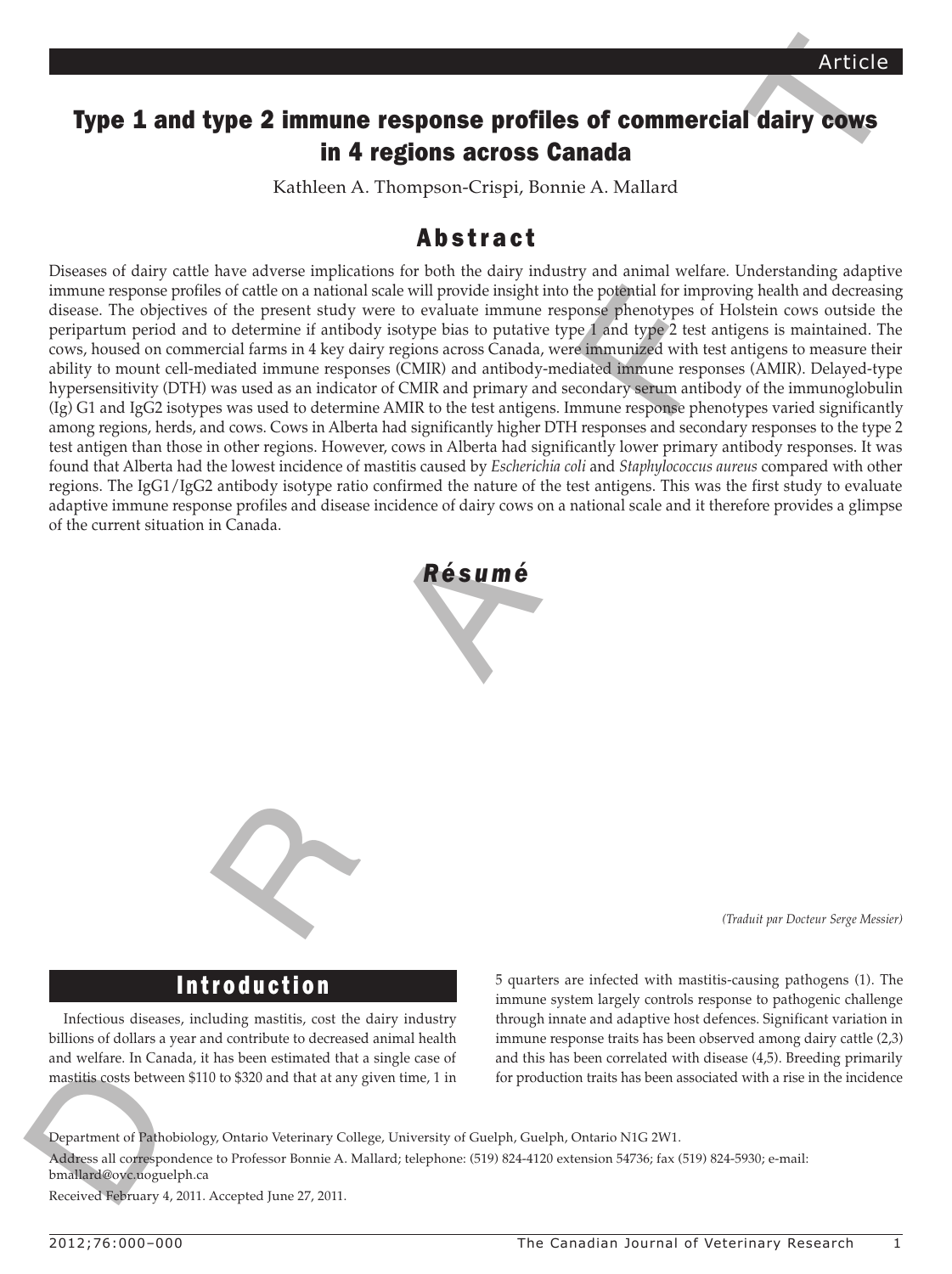of disease (6) and it has been suggested that including immune response traits in breeding objectives could be a way to increase disease resistance (7–9). Immune response profiles of Canadian dairy cattle have never been evaluated on a national scale. Such an evaluation would provide further insight into the feasibility of breeding cattle for enhanced immunity.

A conservation is not a basebate and basebate and basebate and **MATURES and mONDO Conservation** is not a sequence of the set of the set of the set of the set of the set of the set of the set of the set of the set of the s Antibody-mediated immune responses (AMIR) and cell-mediated immune responses (CMIR) have been used as indicator traits of adaptive immune responses of livestock (10–13). The immune system generally responds to extracellular pathogens by mounting type 2 immune responses, which are typically characterized by production of antibody of a particular isotype, immunoglobulin (Ig) G1. The immune system, however, generally responds to intracellular pathogens by a type 1 immune response, typically characterized as CMIR and dominated by production of IgG2. Both CMIR and AMIR are essential for host protection against a variety of infectious diseases. Delayed-type hypersensitivity (DTH) is a commonly used indicator of CMIR or a type 1 response (14,15), whereas antibody to a test antigen is a common indicator of a type 2 response or AMIR. Cytokines also contribute to type 1 and type 2 immune response bias. In cattle, for example, IgG1 has been shown to be a type 2 isotype directed by production of cytokines such as IL-4, whereas IgG2 is a type 1 isotype influenced largely by IFN- $\gamma$  (16). The isotypic bias as measured by the IgG1/IgG2 ratio has been used to determine the type of immune response elicited to test antigens (17–19), vaccine (20), or infection (21,22). Evaluating CMIR and AMIR, as well as Ig bias, is therefore an effective way to determine the immune response profiles on a cow, herd, and regional level.

A previous study by our group evaluated variation in AMIR to a type 2 antigen in 136 peripartum Holstein cows and heifers from 3 Ontario herds (23). A protocol was subsequently developed to simultaneously test the ability of cattle to mount both AMIR and CMIR, without interfering with commercial diagnostic tests (15). This protocol has been tested in multiple herds in Ontario (11,17,19,24) and on a commercial dairy in Florida (4) and has been proven to be a safe, effective, and reliable method for establishing immune response profiles. Since AMIR and CMIR had only been tested on a limited number of herds in 1 region, the goal of this research was to evaluate adaptive immune response traits on 58 commercial dairy operations for the first time on a national scale. The hypotheses tested were that AMIR and CMIR would vary significantly among cows, herds, and regions across Canada and that antibody isotype bias would be consistent with the type 1 or type 2 nature of the test antigens.

This study was part of a larger study carried out by the Canadian Bovine Mastitis Research Network (CBMRN), a collaborative research network established to decrease the incidence of mastitis, reduce financial losses, and maintain milk quality on Canadian dairy farms. The objectives of the present study were to evaluate immune response phenotypes of Holstein cows outside the peripartum period and housed on commercial farms in 4 key dairy regions across Canada and to determine whether antibody isotype bias to putative type 1 and type 2 test antigens is maintained in herds in each of these 4 regions. Data on clinical mastitis cases were available from the CBMRN and were analyzed for the cows enrolled in this immune response study.

# Materials and methods

### Animals

Six hundred and eighty Holsteins outside the peripartum period  $(+/- 4$  wk from calving) were enrolled in this study through the CBMRN National Cohort of Dairy Farms (NCDF) (25). Between 10 and 15 cows per herd were enrolled from 58 herds across Canada (26). Cows in each of the 4 regions were evaluated for AMIR and CMIR, with 189 cows from 16 herds in Alberta, 173 cows from 14 herds in Ontario, 117 cows from 12 herds in Quebec, and 201 cows from 16 herds in the Atlantic provinces (New Brunswick, Nova Scotia, and Prince Edward Island). Distribution of stage of lactation was as follows:  $n = 100$  in the first stage [29 to 80 days in milk (DIM)], *n* = 375 in the second stage (81 to 235 DIM), and *n* = 205 in the third stage  $(> 235$  DIM).

#### Immunization protocol

Cows at least 28 DIM were immunized to induce CMIR and AMIR outside the peripartum period. Delayed-type hypersensitivity (DTH) to *Candida albicans,* a putative type 1 test antigen (19), was used as an indicator of CMIR (15). Primary and secondary antibody production to a putative type 2 test antigen, hen egg white lysozyme (HEWL) (19), was used as an indicator of AMIR (23,24). On days 0 and 14, cows received an intramuscular (IM) injection of 0.5 mg of the type 2 test antigen HEWL (Sigma-Aldrich Canada, Oakville, Ontario), 0.5 mg of the type 1 test antigen *C. albicans* (Greer Laboratories, Lenoir, North Carolina, USA), and 0.5 mg of Quil-A adjuvant (Cedarlane Laboratories, Hornby, Ontario) dissolved in 1 mL of phosphate buffer saline (PBS, pH 7.4). Using a 22-ga needle, a 1.0-mL injection was divided and administered intramuscularly on both sides of the neck or rump.

### Delayed-type hypersensitivity

To determine the magnitude of DTH, skinfold thickness measurements were taken using spring-loaded callipers (Harpenden Skinfold Calliper; Creative Health Products, Ann Arbor, Michigan, USA) in response to the type 1 test antigen and a PBS control (15,24). Skin thickness measurements were recorded in triplicate at day 21 of the immunization schedule as a baseline measurement (0 h). An intradermal injection of the type 1 test antigen *C. albicans* (0.1 mg dissolved in 0.1 mL of PBS) was then given on the right side of the tail fold and 100  $\mu$ L of a PBS (control) on the left side using a 28-ga needle. On day 23 (48 h), triplicate skin thickness measurements were repeated at the test and control sites. To determine the increase in skinfold thickness, the log ratio at 48 h of the test site/control site was the response variable, with the log ratio at day 0 fit as a covariate (19).

#### Serum antibody

Blood was taken at days 0, 14, and 21 to extract sera by centrifugation (700  $g$ , 15 min). Sera were stored at  $-20^{\circ}$ C until AMIR to the type 1 and 2 test antigens were evaluated. Serum antibody was determined by a modified enzyme-linked immunosorbent assay (ELISA) (11). The negative control was fetal calf serum (FCS) and the positive control was pooled from day 21 sera after 2 immunizations. Flat-bottomed, 96-well polystyrene plates were coated with 25  $\mu$ g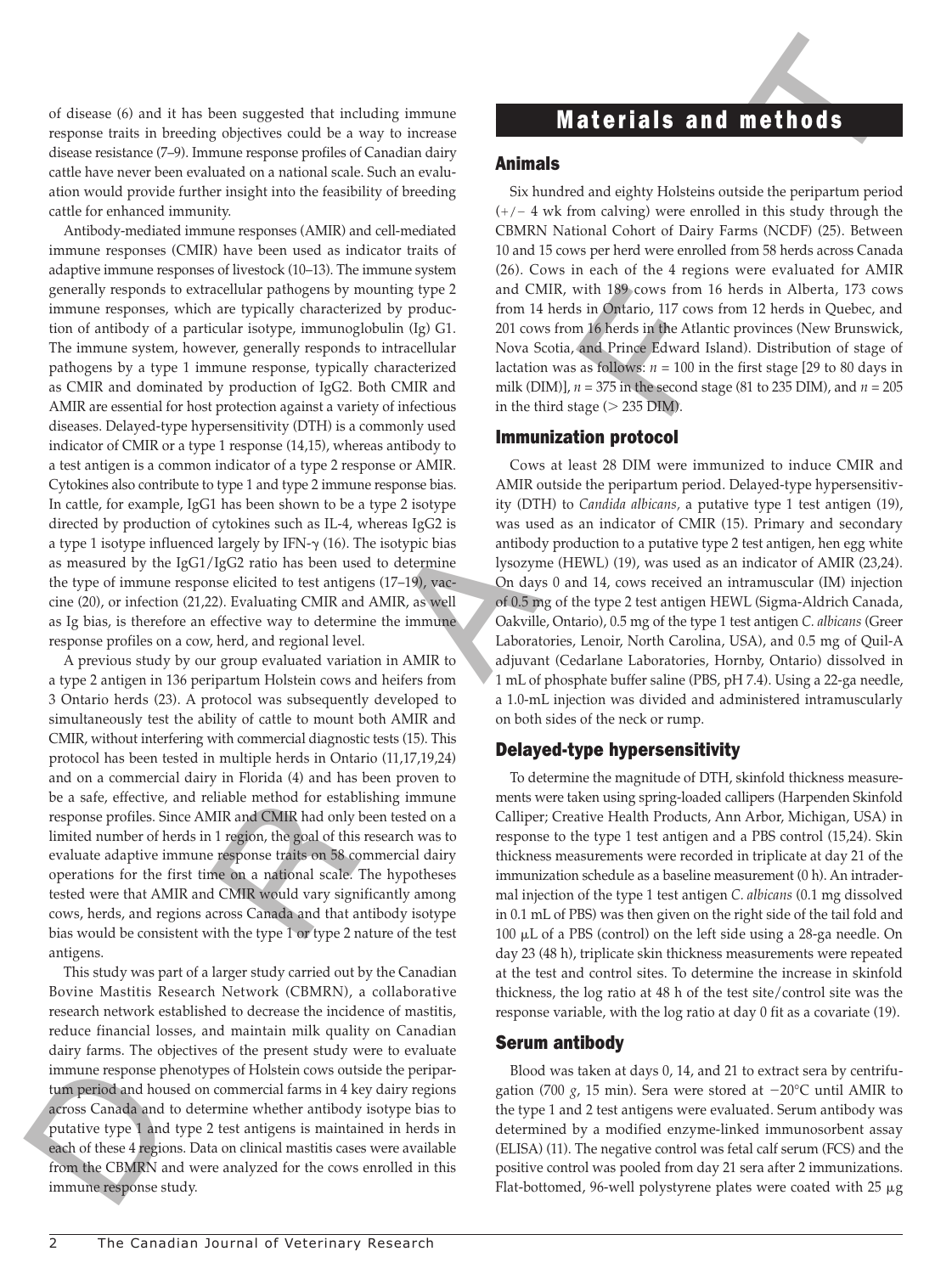#### Table I. Probabilities of significance for the effects of region, technician, housing, age, and stage of lactation on delayed-type hypersensitivity (DTH) to a type 1 test antigen in Holstein cows from commercial dairy herds across Canada

| Time     | Factor   |            |         |        |           |           |          |  |  |  |
|----------|----------|------------|---------|--------|-----------|-----------|----------|--|--|--|
|          |          |            |         |        |           | Stage of  |          |  |  |  |
|          | Region   | Technician | Housing | Age    | Age * Age | lactation | 0 hours  |  |  |  |
| 0 hour   | 0.3505   | 0.2021     | 0.3994  | 0.4175 | 0.5428    | 0.5840    | ΝA       |  |  |  |
| 48 hours | < 0.0001 | 0.5380     | 0.4242  | 0.0982 | 0.1856    | 0.0018    | < 0.0001 |  |  |  |

NA — factor was not fitted. Significant effects ( $P \le 0.05$ ) are highlighted.



Figure 1. Delayed-type hypersensitivity (DTH) to the type 1 test antigen 48 h after intra-dermal injection in 680 lactating Holstein cows from 4 regions across Canada. Cows were immunized intramuscularly with 0.5 mg of a type 1 and 0.5 mg of a type 2 test antigen emulsified in 0.5 mg of Quil-A adjuvant on days 0 and 14. On day 21, cows received an intradermal injection of 0.1 mg of type 1 test antigen in 0.1 mL of phosphate buffer saline (PBS) on the right tail fold and PBS control on the left tail fold. Double skinfold thickness measurements were taken at 0 h (day 21 before immunization) and 48 h post-intradermal injection using spring-loaded callipers to calculate increase in skinfold thickness as a measure of DTH. Least squares means are reported by region and error bars indicate standard error. Significant differences are reported as  $P \leq 0.05$ . Different letters indicate significant differences across regions.

of candin (*C. albicans* purified protein extract, Greer Laboratories) or 0.144 mg of HEWL (Sigma-Aldrich Canada) dissolved in 1 mL of carbonate-bicarbonate buffer (pH 9.6) and incubated at 4°C for 24 h. Plates were washed with PBS and 0.05% Tween 20 (Sigma-Aldrich Canada) (wash buffer pH 7.4) 3 times and blocked with PBS, 3% Tween 20, 1.5% bovine serum albumin (BSA), and 1.5% FCS for 1 h at room temperature (RT), then washed again 3 times. Control sera were applied in quadruplicate and test sera in duplicate in a quadrant pattern. Sera were diluted in wash buffer at 1/50 and 1/200 for HEWL and 1/200 and 1/400 for candin and incubated for 2 h at RT. Plates were washed 5 times and secondary antibody, sheep antibovine IgG1 or IgG2 were conjugated to alkaline phosphatase (Bethyl Laboratories, Montgomery, Texas, USA) was dissolved in Tris-Tween buffer with 0.05% Tween 20 (pH 7.4) and incubated at RT for 1 h. All wash steps were performed with the Elx405 Auto Plate Washer (BioTek Instruments, Winooski, Vermont, USA). p-Nitrophenyl phosphate substrate system (Sigma-Aldrich Canada) was added

and incubated for approximately 50 min at RT and optical density (OD) values at 405 nm were obtained using the EL808 Plate Reader (BioTek Instruments). Data were collected with KC Junior Software (BioTek Instruments, Vermont, USA). A correction factor was calculated from the rolling mean of positive control and applied to all data, as described in a previous study (11). The dilutions of the corrected OD values were summed and duplicates were averaged for statistical analysis.

### Incidence of mastitis

Milk samples were taken as described previously for the NCDF herds (25). Briefly, farmers sampled cows identified as having abnormal milk or clinical signs of mastitis. A single sample was taken on the day of diagnosis and subsequent samples were taken 2 to 3 wk and 4 to 5 wk later. Samples were frozen for storage at  $-20^{\circ}$ C and submitted to 1 of 4 bacteriology laboratories. A standardized protocol was followed, based on National Mastitis Council guidelines for bacteriology culture and species identification. Data on the number of colonies and species isolated were obtained from the CBMRN database for use in this study. Only the first milk sample for each case was considered for assessment of bacteriology data.

Isolation of *Staphylococcus aureus* and *Streptococcus agalactiae* was considered to cause an intramammary infection if 100 cfu/mL was isolated. If  $\geq 200$  colony-forming units (cfu)/mL of *E. coli, Streptococcus* spp (other than *S. agalactiae*), *Serratia* spp, *Citrobacter* spp, *Proteus* spp, *Salmonella* spp, *Pseudomonas* spp, *Pasteurella multocida* spp, *Klebsiella* spp, *Staphylococcus hyicus, Prototheca* spp, *Arcanobacterium pyogenes,* non *S. aureus* coagulase-positive *Staphylococcus, Enterobacter* or  $\geq 1000$  cfu/mL of *Corynebacterium bovis,* coagulase-negative staphylococci (CNS), yeasts, fungi, and *Bacillus* spp were isolated, the cow was considered positive for an intramammary infection (27). Samples were deemed contaminated if more than 3 species were isolated, unless *S. aureus* or *S. agalactiae*  were identified, in which case they were enumerated (25).

All cases of mastitis in any quarter were considered, regardless of culture result. A new case in the same quarter was considered if 14 d had passed since the previous case (27). Cows were at risk for the entire 2-year period of NCDF sampling. Days at risk for each cow were calculated as the total number of days in milk from the start to end of the 2-year period based on information available through the CBMRN. Time at risk ended if the cow was either removed from the herd or was not milking. The incidence rate was calculated as the number of cases of mastitis for each cow per 36 500 days at risk (100 cow-years).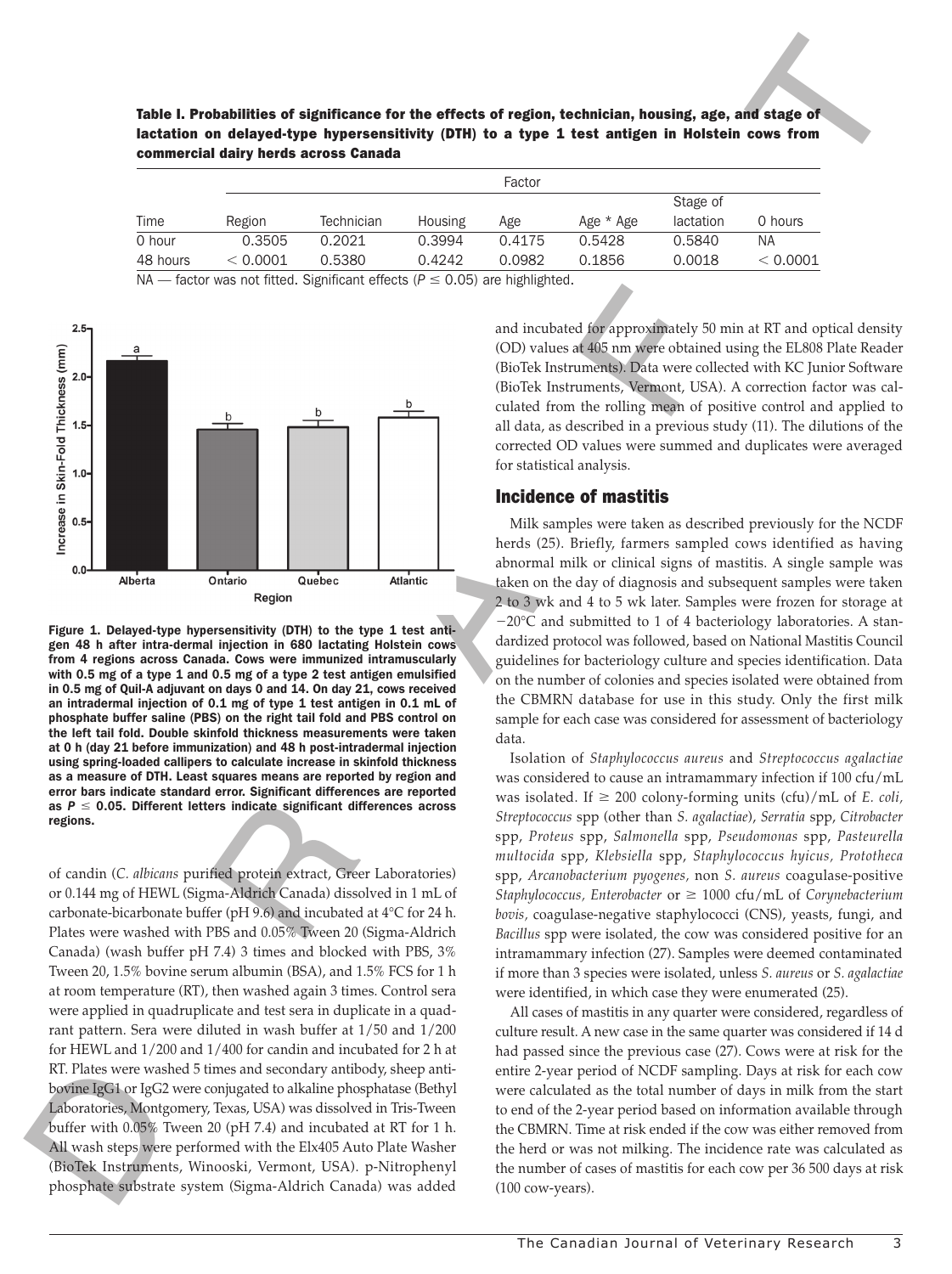Table II. Probabilities of significance for the effects of region, technician, housing, age, and stage of lactation and time on serum antibody responses to a type 1 and type 2 test antigen in Holstein cows from commercial dairy herds across Canada

|                                                                                                                                                                                                                                                                                                                                                                                                                                                                                                                                                                                                                                                                                                                                                                                                                                                                                                                                                                                                                                                                                                                                                                                                                                                                                                                                                                                                                                                                                                                                                                                                                                                                 |                  |                  |                                                                                                                                                                                                                                                                                                                                                                                                                                                                                                                                                                                                                                                                               |                                                                                                                                                                                                                                                                                                                                                                                                                                                                                                                                                                                                                                                                                                                                                                                                                                                                                                                                                                                                                                                                                                                                                                                                                                                                                                                                                                                                                                                                      |                  | Stage of         |                    |                    |
|-----------------------------------------------------------------------------------------------------------------------------------------------------------------------------------------------------------------------------------------------------------------------------------------------------------------------------------------------------------------------------------------------------------------------------------------------------------------------------------------------------------------------------------------------------------------------------------------------------------------------------------------------------------------------------------------------------------------------------------------------------------------------------------------------------------------------------------------------------------------------------------------------------------------------------------------------------------------------------------------------------------------------------------------------------------------------------------------------------------------------------------------------------------------------------------------------------------------------------------------------------------------------------------------------------------------------------------------------------------------------------------------------------------------------------------------------------------------------------------------------------------------------------------------------------------------------------------------------------------------------------------------------------------------|------------------|------------------|-------------------------------------------------------------------------------------------------------------------------------------------------------------------------------------------------------------------------------------------------------------------------------------------------------------------------------------------------------------------------------------------------------------------------------------------------------------------------------------------------------------------------------------------------------------------------------------------------------------------------------------------------------------------------------|----------------------------------------------------------------------------------------------------------------------------------------------------------------------------------------------------------------------------------------------------------------------------------------------------------------------------------------------------------------------------------------------------------------------------------------------------------------------------------------------------------------------------------------------------------------------------------------------------------------------------------------------------------------------------------------------------------------------------------------------------------------------------------------------------------------------------------------------------------------------------------------------------------------------------------------------------------------------------------------------------------------------------------------------------------------------------------------------------------------------------------------------------------------------------------------------------------------------------------------------------------------------------------------------------------------------------------------------------------------------------------------------------------------------------------------------------------------------|------------------|------------------|--------------------|--------------------|
| Response                                                                                                                                                                                                                                                                                                                                                                                                                                                                                                                                                                                                                                                                                                                                                                                                                                                                                                                                                                                                                                                                                                                                                                                                                                                                                                                                                                                                                                                                                                                                                                                                                                                        | Region           | Technician       | Housing                                                                                                                                                                                                                                                                                                                                                                                                                                                                                                                                                                                                                                                                       | Age                                                                                                                                                                                                                                                                                                                                                                                                                                                                                                                                                                                                                                                                                                                                                                                                                                                                                                                                                                                                                                                                                                                                                                                                                                                                                                                                                                                                                                                                  | Age * Age        | lactation        | Time               | Region * Time      |
| IgG1 (type 2 antigen)                                                                                                                                                                                                                                                                                                                                                                                                                                                                                                                                                                                                                                                                                                                                                                                                                                                                                                                                                                                                                                                                                                                                                                                                                                                                                                                                                                                                                                                                                                                                                                                                                                           | 0.3344           | 0.3720           | 0.8904                                                                                                                                                                                                                                                                                                                                                                                                                                                                                                                                                                                                                                                                        | 0.7850                                                                                                                                                                                                                                                                                                                                                                                                                                                                                                                                                                                                                                                                                                                                                                                                                                                                                                                                                                                                                                                                                                                                                                                                                                                                                                                                                                                                                                                               | 0.1216           | 0.3537           | < 0.0001           | < 0.0001           |
| IgG2 (type 2 antigen)                                                                                                                                                                                                                                                                                                                                                                                                                                                                                                                                                                                                                                                                                                                                                                                                                                                                                                                                                                                                                                                                                                                                                                                                                                                                                                                                                                                                                                                                                                                                                                                                                                           | 0.0969           | 0.0017           | 0.5562                                                                                                                                                                                                                                                                                                                                                                                                                                                                                                                                                                                                                                                                        | 0.3066                                                                                                                                                                                                                                                                                                                                                                                                                                                                                                                                                                                                                                                                                                                                                                                                                                                                                                                                                                                                                                                                                                                                                                                                                                                                                                                                                                                                                                                               | 0.4167           | 0.1391           | < 0.0001           | < 0.0001           |
| IgG1 (type 1 antigen)                                                                                                                                                                                                                                                                                                                                                                                                                                                                                                                                                                                                                                                                                                                                                                                                                                                                                                                                                                                                                                                                                                                                                                                                                                                                                                                                                                                                                                                                                                                                                                                                                                           | 0.0002           | 0.0901           | 0.6674                                                                                                                                                                                                                                                                                                                                                                                                                                                                                                                                                                                                                                                                        | 0.8777                                                                                                                                                                                                                                                                                                                                                                                                                                                                                                                                                                                                                                                                                                                                                                                                                                                                                                                                                                                                                                                                                                                                                                                                                                                                                                                                                                                                                                                               | 0.3084           | 0.3203           | < 0.0001           | < 0.0001           |
| IgG2 (type 1 antigen)                                                                                                                                                                                                                                                                                                                                                                                                                                                                                                                                                                                                                                                                                                                                                                                                                                                                                                                                                                                                                                                                                                                                                                                                                                                                                                                                                                                                                                                                                                                                                                                                                                           | 0.0004<br>0.0219 | 0.2667<br>0.0025 | 0.0149<br>0.0830                                                                                                                                                                                                                                                                                                                                                                                                                                                                                                                                                                                                                                                              | 0.4203<br>0.8249                                                                                                                                                                                                                                                                                                                                                                                                                                                                                                                                                                                                                                                                                                                                                                                                                                                                                                                                                                                                                                                                                                                                                                                                                                                                                                                                                                                                                                                     | 0.2833<br>0.7421 | 0.0274<br>0.5617 | < 0.0001<br>0.0479 | < 0.0001<br>0.0787 |
| IgG1/IgG2 (type 2 antigen)<br>IgG1/IgG2 (type 1 antigen)                                                                                                                                                                                                                                                                                                                                                                                                                                                                                                                                                                                                                                                                                                                                                                                                                                                                                                                                                                                                                                                                                                                                                                                                                                                                                                                                                                                                                                                                                                                                                                                                        | 0.0010           | 0.0005           | 0.0843                                                                                                                                                                                                                                                                                                                                                                                                                                                                                                                                                                                                                                                                        | 0.012                                                                                                                                                                                                                                                                                                                                                                                                                                                                                                                                                                                                                                                                                                                                                                                                                                                                                                                                                                                                                                                                                                                                                                                                                                                                                                                                                                                                                                                                | 0.2292           | 0.1166           | < 0.0001           | < 0.0001           |
| Significant effects ( $P \le 0.05$ ) are highlighted.                                                                                                                                                                                                                                                                                                                                                                                                                                                                                                                                                                                                                                                                                                                                                                                                                                                                                                                                                                                                                                                                                                                                                                                                                                                                                                                                                                                                                                                                                                                                                                                                           |                  |                  |                                                                                                                                                                                                                                                                                                                                                                                                                                                                                                                                                                                                                                                                               |                                                                                                                                                                                                                                                                                                                                                                                                                                                                                                                                                                                                                                                                                                                                                                                                                                                                                                                                                                                                                                                                                                                                                                                                                                                                                                                                                                                                                                                                      |                  |                  |                    |                    |
| <b>Statistical analysis</b><br>Data for each measure of immune response (DTH, serum antibody,                                                                                                                                                                                                                                                                                                                                                                                                                                                                                                                                                                                                                                                                                                                                                                                                                                                                                                                                                                                                                                                                                                                                                                                                                                                                                                                                                                                                                                                                                                                                                                   |                  |                  |                                                                                                                                                                                                                                                                                                                                                                                                                                                                                                                                                                                                                                                                               |                                                                                                                                                                                                                                                                                                                                                                                                                                                                                                                                                                                                                                                                                                                                                                                                                                                                                                                                                                                                                                                                                                                                                                                                                                                                                                                                                                                                                                                                      |                  | <b>Results</b>   |                    |                    |
| and antibody isotype ratio) were analyzed independently with a<br>linear mixed model using PROC MIXED (SAS Version 9.1.3; SAS<br>Institute, Cary, North Carolina, USA), which included repeated mea-<br>sures. The structure of the variance-covariance matrix of repeated<br>measures was chosen based on the lowest value Akaike information<br>criterion (AICC) (24). Covariance parameters were estimated using<br>restricted maximum likelihood (REML). Residual analysis was<br>conducted to test the assumptions of analysis of variance (ANOVA)<br>using PROC UNIVARIATE (SAS Version 9.1.3). Normality was tested<br>using the Shapiro-Wilk statistic. Residuals were plotted against<br>explanatory variables to determine outliers in the data and the need<br>for data transformation (19). The statistical model used was:<br>$y = X\beta + Z\gamma + \varepsilon_{ijk}$<br>where: $y =$ response vector of the observation; $X =$ fixed effects of<br>coefficients including region, time, technician, housing, stage of<br>lactation, and age (linear and quadratic) (and their interactions);<br>$\beta$ = the vector of fixed coefficients to be estimated; Z = model matrix<br>for random effects for the observations including herd; $\gamma$ = vec-<br>tor of random-effect coefficients; and $\varepsilon$ = vector of errors for the<br>observations.<br>Significant probability values were reported as $P \leq 0.05$ .<br>Interactions were tested and nonsignificant ( $P > 0.1$ ) interactions<br>were removed from the model, preserving hierarchy at all times.<br>Data that were not normally distributed were transformed to the |                  |                  |                                                                                                                                                                                                                                                                                                                                                                                                                                                                                                                                                                                                                                                                               | Region, stage of lactation, and baseline response (0 h) had sig-<br>nificant effects on DTH at 48 h, although no variables had an effect<br>on the baseline response, 0 h (Table I). Cows in Alberta had the<br>largest increase in skinfold thickness compared to the other regions<br>(Figure 1). Cows in the first stage of lactation had significantly lower<br>DTH responses than other cows.<br>Serum IgG1 and IgG2 to the type 2 antigen<br>Primary (day 14) and secondary (day 21) IgG1 and IgG2 antibody<br>responses to the type 2 antigen were significantly greater than at<br>day $0 (P < 0.0001)$ and secondary responses were significantly higher<br>$(P < 0.0001)$ than primary responses in all regions. Region, techni-<br>cian, and age had significant effects on IgG1 and IgG2 responses at<br>certain time points, whereas stage of lactation was found to have<br>no effect (Table II). There were significant differences in baseline<br>(day 0) IgG2 antibody responses among provinces, but no differ-<br>ence in IgG1 antibody (Figure 2). Cows in Alberta had significantly<br>lower primary (day 14) antibody responses, but significantly higher<br>secondary response (day 21) for both IgG1 and IgG2 than cows in<br>other regions (Figure 2).<br>Serum IgG1 and IgG2 to the type 1 antigen<br>Primary (day 14) and secondary (day 21) IgG1 and IgG2 antibody<br>responses to the type 1 antigen were significantly greater than at |                  |                  |                    |                    |
| natural logarithm and non-transformed data were used for graphs.<br>An unbiased correction factor was added where required for trans-<br>formation. Least squares means for DTH, antibody, and antibody-<br>isotype ratio were estimated and Tukey's test was used to compare<br>contrasts.<br>The association of incidence rate of clinical mastitis with region<br>was analyzed by Poisson regression using PROC GLIMMIX (SAS<br>Version 9.1.3). The natural logarithm of the number of days at risk<br>was the offset and herd was fit as a random effect. Least squares<br>means were estimated and Tukey's test was used to test differences<br>among provinces.                                                                                                                                                                                                                                                                                                                                                                                                                                                                                                                                                                                                                                                                                                                                                                                                                                                                                                                                                                                           |                  |                  | day $0$ ( $P < 0.0001$ ) and secondary responses were significantly higher<br>$(P < 0.0001)$ than primary responses in all regions. The region had<br>significant effects on IgG1 and IgG2 antibody responses (Table II).<br>Baseline (day 0) antibody (IgG1 and IgG2) was lowest in Alberta<br>and the Atlantic provinces (Figure 3). Cows in Alberta and the<br>Atlantic provinces also had the lowest primary and secondary IgG2<br>response to the type 1 antigen (Figure 3b), but only cows in Alberta<br>had the lowest primary IgG1 antibody response to the type 1 test<br>antigen (Figure 3a). Quebec had the highest primary IgG2 antibody<br>response (Figure 3b). |                                                                                                                                                                                                                                                                                                                                                                                                                                                                                                                                                                                                                                                                                                                                                                                                                                                                                                                                                                                                                                                                                                                                                                                                                                                                                                                                                                                                                                                                      |                  |                  |                    |                    |

### Statistical analysis

# Results

### Delayed-type hypersensitivity

### Serum IgG1 and IgG2 to the type 2 antigen

### Serum IgG1 and IgG2 to the type 1 antigen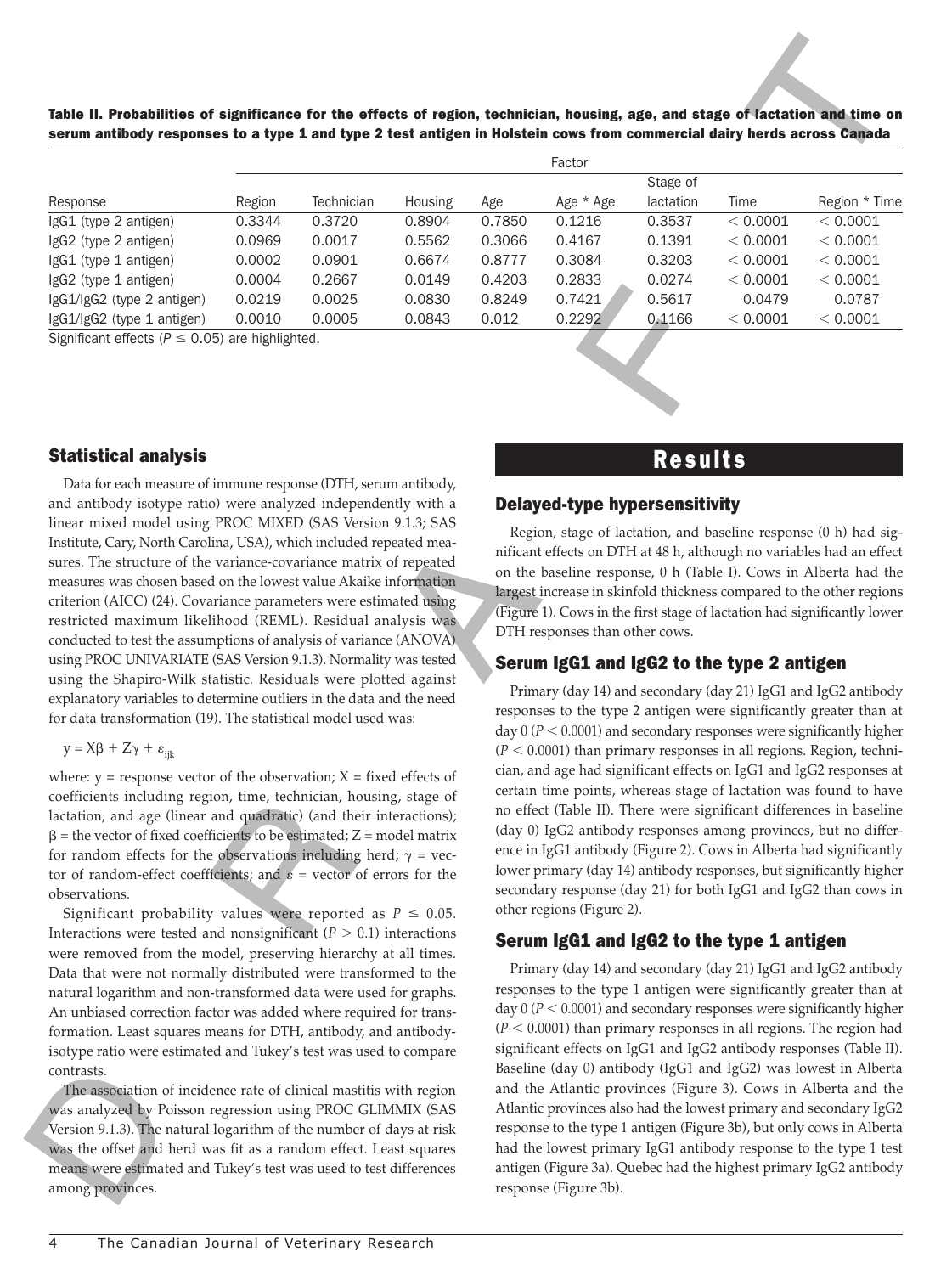

Figure 2 a-b. Serum IgG1 and IgG2 antibody response to the type 2 test antigen at days 0, 14, and 21 in 680 lactating Holstein cows from 4 regions across Canada. Cows were immunized intramuscularly with 0.5 mg of a type 1 and 0.5 mg of a type 2 test antigen emulsified in 0.5 mg of Quil-A adjuvant on days 0 and 14. Sera were collected at days 0, 14, and 21 to measure antibody to the type 2 test antigen by enzyme-linked immunosorbent assay (ELISA). Figure 2a shows IgG1 antibody response and Figure 2b shows IgG2 antibody. Least squares means were reported by region and error bars indicate standard error. Significant differences are reported as  $P \leq 0.05$ . Different letters indicate significant differences across regions within a time point.

### IgG1/IgG2 ratio to type 2 and type 1 test antigens

The IgG1/IgG2 ratio of antibody response to the type 2 and type 1 test antigens, respectively, at days 0, 14, and 21 within each region is shown in Figure 4. Region, technician, and time had significant effects on antibody ratio to the type 2 antigen (Table II, Figure 4a). In Ontario, there was a significantly higher ratio of IgG1/IgG2 (indicative of a type 2 response) to the type 2 test antigen at all time points than in other regions. Region, technician, age, time, and the interaction of time by region (time\*region), and region by age (region\*age)  $(P = 0.0093)$  significantly influenced the IgG1/IgG2 ratio to the type 1 test antigen (Table II, Figure 4b). In most regions, the ratio of IgG1/IgG2 to the type 1 test antigen decreased significantly over time, indicative of a type 1 immune response (Figure 4b). Cows



Figure 3 a-b. Serum IgG1 and IgG2 antibody response to the type 1 test antigen at days 0, 14, and 21 in 680 lactating Holstein cows in 4 regions across Canada. Cows were immunized intramuscularly with 0.5 mg of a type 1 and 0.5 mg of a type 2 test antigen emulsified in 0.5 mg of Quil-A adjuvant on days 0 and 14. Serum antibody was measured at days 0, 14, and 21 by enzyme-linked immunosorbent assay (ELISA). Figure 3a shows IgG1 antibody response and Figure 3b shows IgG2 antibody. Least squares means were reported by region and error bars indicate standard error. Significant differences are reported as  $P \leq 0.05$ . Different letters indicate significant differences across regions within a time point.

in the Atlantic provinces had the highest relative ratio to the type 1 test antigen at day 0 (Figure 4b).

#### Incidence rate of clinical mastitis

Differences in pathogens and the overall incidence rate of clinical mastitis (IRCM) are presented in Table III. Only the incidence rates for *E. coli, S. aureus,* and *Streptococcus* spp. are reported due to insufficient data for other pathogens. The IRCM was 24.89 cases per 100 cow-years for all cows across Canada. There were no significant differences in the overall IRCM among regions. The incidence of *E. coli* mastitis was significantly lower in Alberta than in Ontario and the Atlantic provinces, however, and there was significantly less *S. aureus* mastitis in Alberta than in Ontario. Overall, the IRCM associated with environmental pathogens was significantly higher in Ontario than in Alberta and the Atlantic provinces.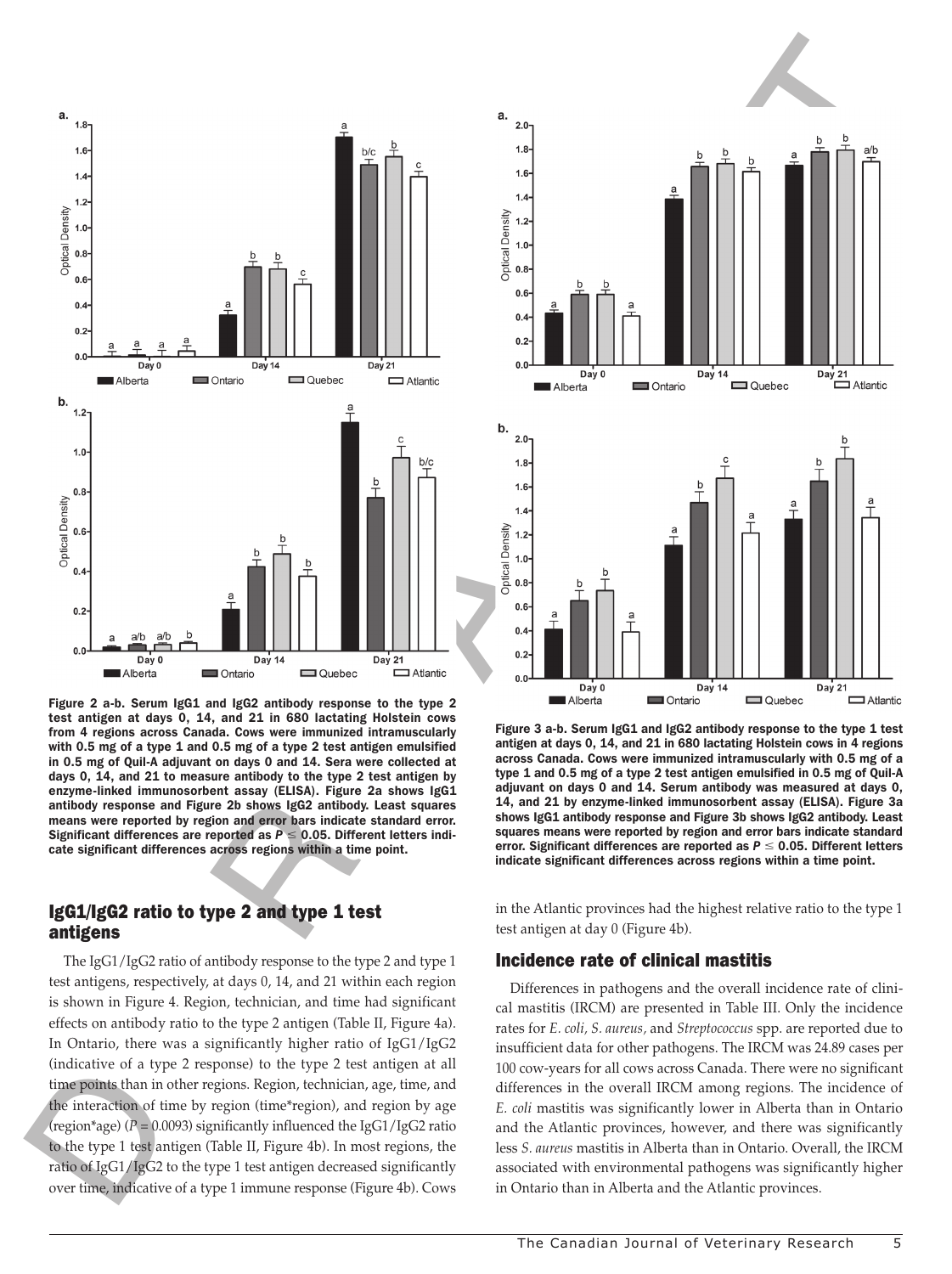

Figure 4 a-b. Serum IgG1/IgG2 antibody ratio to the type 1 and type 2 test antigens at days 0, 14, and 21 in 680 lactating Holstein cows in 4 regions across Canada. Cows were immunized intramuscularly with 0.5 mg of a type 1 and 0.5 mg of a type 2 test antigen emulsified in 0.5 mg of Quil-A adjuvant on days 0 and 14. Serum antibody was measured at days 0, 14, and 21 by enzyme-linked immunosorbent assay (ELISA). Figure 4a shows IgG1/IgG2 ratio to the type 2 test antigen at days 0, 14, and 21 and Figure 4b shows the antibody isotype ratios to the type 1 test antigen. Least squares means are reported by region and error bars indicate standard error. Significant differences are reported as  $P \leq 0.05$ . Different letters indicate significant differences between time points within a region.

## Discussion

This study was the first to evaluate adaptive immune responses to putative type 1 and type 2 test antigens of dairy cows in the 4 main dairy regions across Canada. Type 1 and type 2 immune responses, or more generally CMIR and AMIR respectively, are required to protect dairy cattle from a wide variety of pathogenic challenges. Cellmediated immune responses (CMIR) and AMIR were measurable in all herds tested across Canada, which indicates that the immunization regimen was efficacious. Importantly, there were significant differences in immune response among cows, herds, and regions. Previously, studies have looked at adaptive immune response traits in several herds, but only in Ontario (17,19,23,24). Other studies have looked at variation in serum antibody to parasites, such as

*Dicrocoelium dendriticum* in particular regions of Canada such as Western Canada (28) or *Ostertagia ostertagi* across multiple provinces (29). Regional differences were reported in both cases. Also, seropositivity to bovine leukemia virus, bovine viral-diarrhea virus, *Mycobacterium avium paratuberculosis* (MAP), and *Neospora caninum* have been evaluated both within provinces (30) and across Canada (31). These studies provided an indication of pathogen prevalence, however, rather than immune responsiveness. Specific immune response profiles are important in order to determine the cows' ability to respond to pathogenic challenge and their potential susceptibility or resistance to disease.

In the current study, immune response varied significantly by region. Cows in Alberta had significantly higher CMIR, as measured as DTH, to the type 1 test antigen. This suggests that cows in Alberta are able to mount a stronger type 1 immune response than cows in other regions. Since type 1 immune responses are particularly important in controlling intracellular organisms, this finding may indicate an inherently enhanced ability to respond to intracellular pathogens. Cows in Alberta had the lowest incidence rate of mastitis caused by *S. aureus,* which as reported previously can survive intracellularly as small colony variants (SCVs) in dairy cattle (32). This suggests that cows in Alberta may be better able to control *S. aureus* mastitis, including SCVs, thus minimizing persistent infection with this pathogen. This may contribute to the lower incidence rate of clinical mastitis caused by *S. aureus.* Although cows in Alberta had significantly lower primary antibody responses to the type 2 test antigen, they had significantly higher secondary antibody responses than cows in other regions. Antibody-mediated or type 2 immune responses are important in controlling extracellular pathogens. Since it was found that cows in Alberta had the lowest incidence of mastitis caused by *E. coli* and *S. aureus,* it can be hypothesized that their higher type 2 immune responses translate to an inherently enhanced ability to respond immunologically to control challenge from these pathogens.

Cows in Alberta and the Atlantic provinces had the lowest basal antibody (day 0) to the type 1 test antigen. Even though this antigen tends to be ubiquitous, cows in Alberta and the Atlantic provinces appear to have less environmental exposure to *C. albicans* than cows in Ontario and Quebec. Cows in Alberta and the Atlantic provinces maintained the lowest IgG2 antibody to the type 1 antigen at days 14 and 21. Cows in the Atlantic provinces, however, had similar IgG1 antibody on days 14 and 21 to those in other regions, which indicates that they responded to the immunization in a similar manner regardless of previous exposure.

Cows in Quebec had the highest primary IgG2 antibody responses to the type 1 antigen. In general, IgG2 predominates in response to type 1 antigens (16). Since cows in Quebec had the highest relative IgG2 response to the type 1 antigen, it could be hypothesized that Quebec would also have the highest CMIR (type 1 response), but this was found not to be true. Other studies have shown that bovine IgG2 is a type 1 antibody isotype that has a positive correlation with other type 1 immune responses such as DTH, while IgG1 has a negative correlation with CMIR traits (11,16). At the genetic level, it has been shown that AMIR and CMIR are either genetically independent traits (33) or are negatively correlated (9,12). It is therefore worth noting that cows in Alberta had enhanced DTH but diminished antibody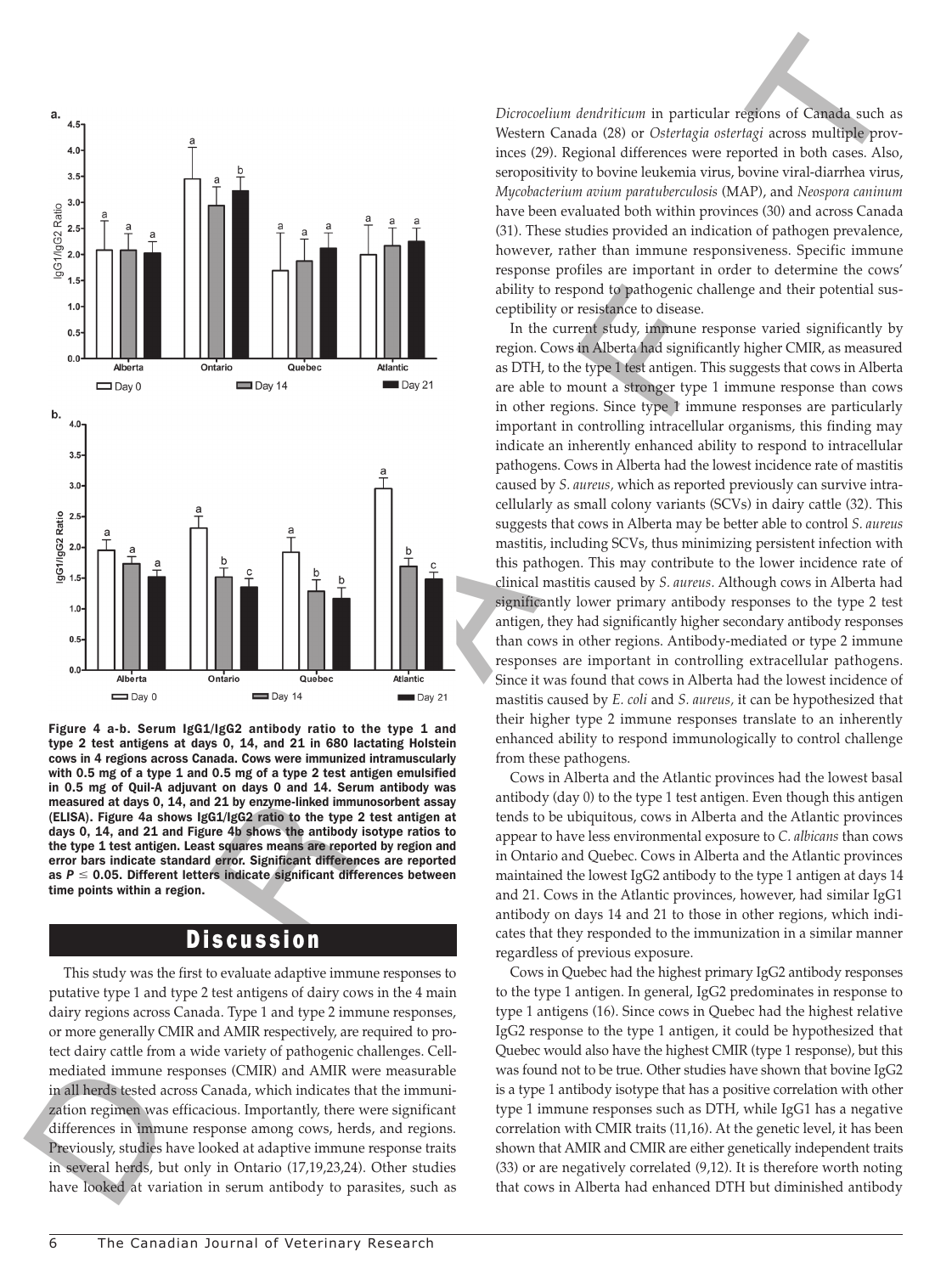|                            | Region            |               |                   |                   |                         |  |  |  |
|----------------------------|-------------------|---------------|-------------------|-------------------|-------------------------|--|--|--|
|                            | Alberta           | Ontario       | Quebec            | Atlantic          | All Cows<br>$(n = 680)$ |  |  |  |
| Pathogen                   | $(n = 189)$       | $(n = 173)$   | $(n = 117)$       | $(n = 201)$       |                         |  |  |  |
| Escherichia coli           | $1.08^{a,b}$      | 5.99a         | 3.64              | 3.87 <sup>b</sup> | 3.66                    |  |  |  |
| Staphylococcus aureus      | 1.08 <sup>a</sup> | 2.82          | 5.20 <sup>a</sup> | 2.91              | 2.82                    |  |  |  |
| Streptococcus spp.         | 1.79              | 4.93          | 1.56              | 1.29              | 2.44                    |  |  |  |
| Culture negative           | 7.17              | 4.93          | 4.16              | 5.49              | 5.54                    |  |  |  |
| Contagious <sup>d</sup>    | 2.15              | 3.52          | 5.20              | 5.16              | 3.94                    |  |  |  |
| Environmental <sup>e</sup> | 8.97 <sup>b</sup> | $16.56^{b,c}$ | 13.52             | 9.04c             | 11.83                   |  |  |  |
| Overall IRCM               | 20.80             | 28.20         | 27.04             | 24.21             | 24.89                   |  |  |  |

#### Table III. Incidence rate of clinical mastitis (IRCM) per 100 cow-years for 680 Holsteins from 58 dairy farms in 4 regions across Canada

<sup>a</sup> IRCM on the same row having a common superscript differ ( $P \le 0.05$ ).

b,c IRCM on the same row having a common superscript differ  $(0.05 P \le 0.10)$ .

<sup>d</sup> Contagious pathogens were *Staphylococcus aureus, Streptococcus agalactiae,* and *Streptococcus uberis.*

<sup>e</sup> Environmental pathogens were *Escherichia coli, Streptococcus* spp. (other than *S. agalactiae*), *Serratia* spp., *Citrobacter* spp, *Proteus* spp, *Salmonella* spp., *Pseudomonas* spp., *Pasteurella multocida, Corynebacterium* spp., yeasts, fungi, *Klebsiella* spp.., *Staphylococcus hyicus, Prototheca* spp., coagulase-negative *Staphylococcus, Arcanobacterium pyogenes, Bacillus* spp., non-*S. aureus* coagulase-positive *Staphylococcus,* and *Enterobacter.*

responses to the type 1 antigen at day 14, which supports evidence that these traits may be negatively correlated.

Measuring antibody isotypic bias by evaluating the IgG1/IgG2 ratio over time provides an indication of the type of immune response elicited and can relate to resistance or susceptibility to disease (18). A relative increase in the IgG1/IgG2 antibody ratio would be expected to a type 2 antigen, whereas a decrease would be expected to a type 1 antigen (16). Results of the current study show that the IgG1/IgG2 ratio to the type 1 antigen decreased over time in most regions, which indicates a relative increase in IgG2 production. This further confirms the type 1 nature of this test antigen, *C. albicans,* as previously reported for Holstein cows in University of Guelph research herds (19). Additionally, the IgG1/IgG2 ratio to the type 2 test antigen was maintained over time in most regions, indicating a predominance of IgG1 and therefore confirming HEWL as a putative type 2 antigen. It is noteworthy that these ratios are relative over time, since absolute concentrations of IgG1 and IgG2 antibody are not generally quantified in many livestock species (34).

The variability in the adaptive immune response of the herds across Canada may be correlated with their health status. Of note, regional differences were found in the incidence of clinical mastitis for the cows enrolled in the immune response study, which have been demonstrated previously (27). Cows in Alberta appeared to have the lowest incidence rate of clinical mastitis, although this was not statistically significant. This may be due to the small number of animals used to estimate incidence rates in this study compared to other studies. In Alberta, however, cows had significantly lower incidence of mastitis caused by *E. coli* and *S. aureus* than in other regions. Since cows in Alberta had higher immune responses than cows in other regions, they are likely better immunologically equipped to respond to pathogenic challenge. This demonstrates the potential for cows with higher or inherently enhanced immune responses to get sick less often and save the farmer money. Immune response is a measureable trait that could be used to enhance health through

breeding, which may decrease the incidence and impact of disease in the dairy industry (4).

This is in section and of the set of the set of the set of the set of the set of the set of the set of the set of the set of the set of the set of the set of the set of the set of the set of the set of the set of the set Differences in management practices, such as housing, on dairy farms across Canada may contribute to the variability in immune response found in this study. The CBMRN National Cohort of Dairy Farm herds were enrolled in the current study so that housing would be representative for each region (housing types were to be within 15% of their respective free-stall proportions in Canada). Alberta had the highest proportion of free-stall herds (75.0% or 12/16 herds), followed by the Atlantic provinces (43.8% or 7/16 herds), Ontario (14.3% or 2/14 herds), and then Quebec (8% or 1/12 herds). It has been previously shown that type of housing is associated with the incidence of mastitis pathogens (27), fertility, calving intervals, incidence of teat injuries, ketosis, indigestions, cystic ovaries (35), and stall hygiene (36). Other management factors such as diet and nutritional supplementation may also influence immune response. It has been shown that supplementing the diet with chelated chromium significantly affects the immune function of dairy cattle (37) and selenium deficiency has been correlated with udder health (38).

Environmental factors that cannot be accounted for, including climate and mineral deficiencies in soil and water, could indirectly influence immune response profiles of dairy cattle. These factors directly relate to the survivability of pathogens or other organisms in the environment (30) and infection may cause polarized or suppressed immune responses (16). For example, infection with *Mycobacterium avium paratuberculosis* (MAP) could cause a polarized immune system. As MAP is an intracellular or type 1 pathogen, infection usually persists in the subclinical state for several years. Infection has been shown to influence the number of T and B cells in the lymph nodes (39) and the absolute number of T and B cells would directly impact the ability to respond to challenge. Information on infection status other than mastitis was not available for the cows in this study, but it is suspected that concurrent infections could influence the regional immune response profiles.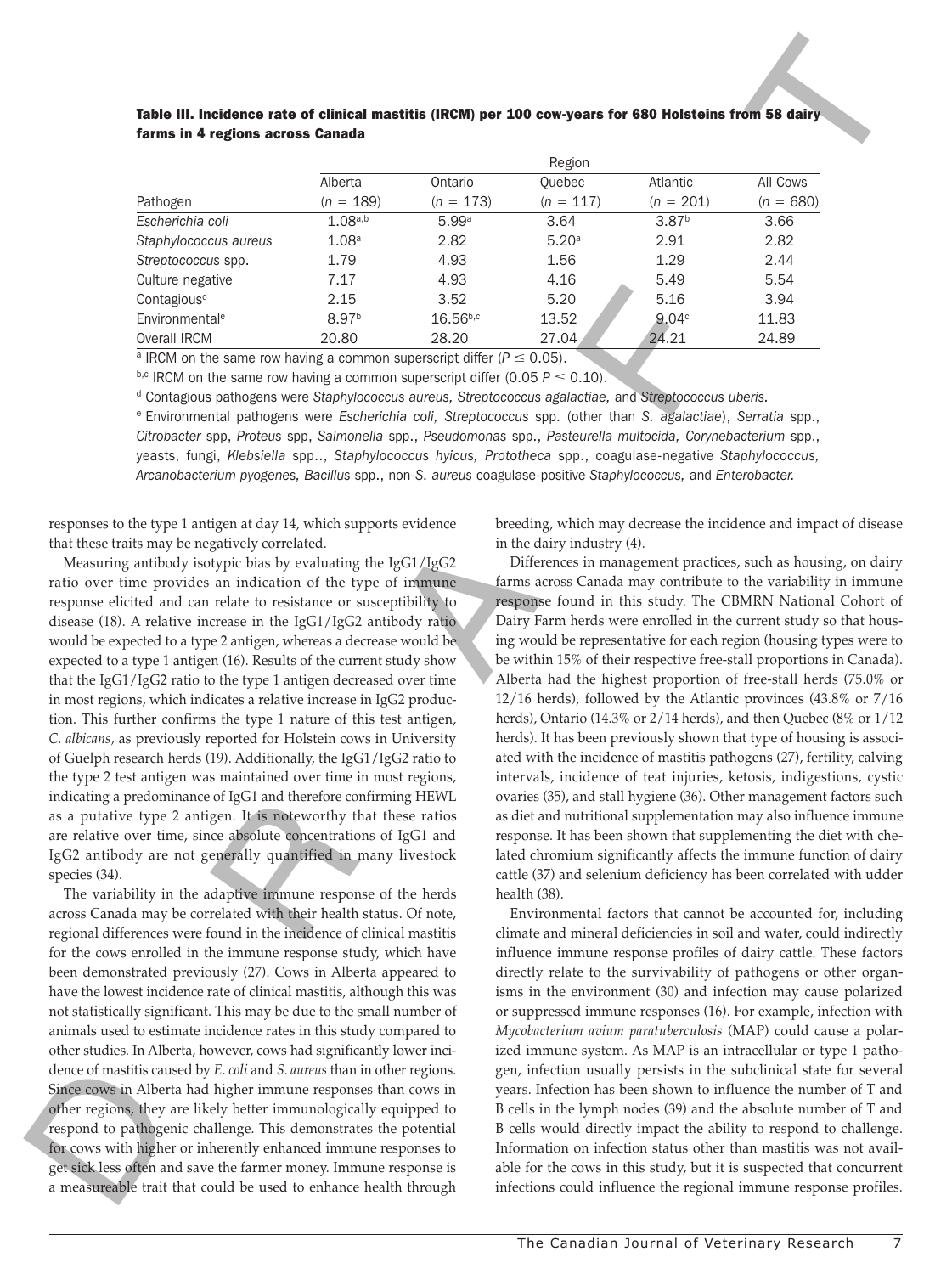A variety of similar factors are likely contributing to differences in regional immune responses in the current study but many of these factors could not be characterized here.

A straight demand factors into contribute in a different<br>original contribute in a straight straight of the straight of the straight original contribute in the straight original control in the straight original control in Substantial geographic variation in the distribution of mastitis pathogens across Canada has been demonstrated. In 2008, Olde Riekerink et al (27) found that the incidence rates of clinical mastitis caused by *S. aureus, Streptococcus uberis,* and *Streptococcus dysgalactiae (S. dysgalactiae)* were lowest in the western provinces and mastitis caused by *S. aureus* and *S. dysgalactiae* was highest in Quebec. Pathogens cause distinct types of mastitis and stimulate different immune responses, which may explain some of the variability in immune response among regions. A particular pathogen can encourage diverse mechanisms to survive within the host, such as *S. aureus,* which is generally an extracellular bacteria that can persist intracellularly as a small colony variant (SCV) (32). Latent intracellular infection with either *S. aureus* or MAP may influence the host immune system and pathogen prevalence may exert selective pressure on the immune system causing cows to adapt an optimal regional immune response profile. These factors could influence the magnitude of immune response bias to type 1 or type 2 antigens and are worthy of further exploration.

Management factors and pathogen prevalence are merely speculative reasons for the regional differences in the immune response of dairy cattle across Canada. The variations in individual cows seen in this study are probably due to the complex interaction between genetics and the environment. The interplay between these factors is crucial in determining immune response bias, as well as resistance or susceptibility to disease.

In conclusion, this study demonstrates that it is possible to measure adaptive immune responses in multiple commercial dairy herds on a national scale using the University of Guelph patented test system (US Patent #7 258 858). Significant variation was found among cows, herds, and regions and the study provides a glimpse of immune response profiles of Holstein dairy cows in Canada today. Relative immune response bias to putative type 1 and type 2 test antigens was also confirmed. It was found that cows in Alberta have higher type 1 and type 2 immune responses and a lower incidence of mastitis caused by *E. coli* and *S. aureus* than cows in other regions. This may indicate that the cows in this region have an inherently enhanced ability to respond to pathogenic challenge and to control disease compared with cows in other regions. It is likely that cows in each region have adapted optimal immune responses due to individual gene by environment interactions that related to the continually changing antigenic challenges to which they are exposed.

## Acknowledgments

This research was funded by grants to B.A. Mallard from the National Sciences and Engineering Research Council of Canada, Alberta Milk, Dairy Farmers of New Brunswick, Nova Scotia, Ontario, and Prince Edward Island, Novalait, Dairy Farmers of Canada, Canadian Dairy Network, Agriculture and Agri-Food Canada, the Public Health Agency of Canada, Technology PEI, and Université de Montréal and University of Prince Edward Island through the Canadian Bovine Mastitis Research Network.

The authors thank Jacqueline Gallienne and Sophia Lim for assistance with this work, William Sears for statistical advice, and Simon Dufour for help with analyzing the mastitis data.

# References

- 1. Canadian Bovine Mastitis Research Network. What's new in the world of mastitis research? 2008–2009:1–16. Available from http://www.medvet.umontreal.ca/rcrmb/dynamiques/ PDF\_AN/Results/NewspaperWhatsNew.pdf Last accessed February 8, 2012.
- 2. Detilleux JC, Koehler KJ, Freeman AE, Kehrli ME, Jr, Kelley DH. Immunological parameters of periparturient Holstein cattle: Genetic variation. J Dairy Sci 1994;77:2640–2650.
- 3. Mallard BA, Burnside EB, Burton JH, Wilkie BN. Variation in serum immunoglobulins in Canadian Holstein-Friesians. J Dairy Sci 1983;66:862–866.
- 4. Mallard BA, Atalla H, Cartwright S, et al. Genetic and epigenetic regulation of the bovine immune system: Practical implications of the high immune response technology. Proc National Mastitis Council 50th Annual Meeting 2011:53–63.
- 5. Wagter LC, Mallard BA, Wilkie BN, Leslie KE, Boettcher PJ, Dekkers JC. The relationship between milk production and antibody response to ovalbumin during the peripartum period. J Dairy Sci 2003;86:169–173.
- 6. Appuhamy JA, Cassell BG, Cole JB. Phenotypic and genetic relationships of common health disorders with milk and fat yield persistencies from producer-recorded health data and test-day yields. J Dairy Sci 2009;92:1785–1795.
- 7. Stear MJ, Bishop SC, Mallard BA, Raadsma H. The sustainability, feasibility and desirability of breeding livestock for disease resistance. Res Vet Sci 2001;71:1–7.
- 8. Zwald NR, Weigel KA, Chang YM, Welper RD, Clay JS. Genetic selection for health traits using producer-recorded data. I. Incidence rates, heritability estimates, and sire breeding values. J Dairy Sci 2004;87:4287–4294.
- 9. Wilkie B, Mallard B. Selection for high immune response: An alternative approach to animal health maintenance? Vet Immunol Immunopathol 1999;72:231–235.
- 10. Biozzi G, Mouton D, Heumann AM, Bouthillier Y, Stiffel C, Mevel JC. Genetic analysis of antibody responsiveness to sheep erythrocytes in crosses between lines of mice selected for high or low antibody synthesis. Immunology 1979;36:427–438.
- 11. Heriazon A, Thompson KA, Wilkie BN, Mathes-Sears W, Quinton M, Mallard BA. Antibody to ovalbumin and delayedtype hypersensitivity to *Candida albicans* and mycobacteria in lactating Holstein cows using Quil A or Freund's complete adjuvant. Vet Immunol Immunopathol 2009;127:220–227.
- 12. Mallard BA, Wilkie BN, Kennedy BW, Quinton M. Use of estimated breeding values in a selection index to breed Yorkshire pigs for high and low immune and innate resistance factors. Anim Biotechnol 1992;3:257–280.
- 13. Sarker N, Tsudzuki M, Nishibori M, Yasue H, Yamamoto Y. Cell-mediated and humoral immunity and phagocytic ability in chicken lines divergently selected for serum immunoglobulin M and G levels. Poult Sci 2000;79:1705–1709.